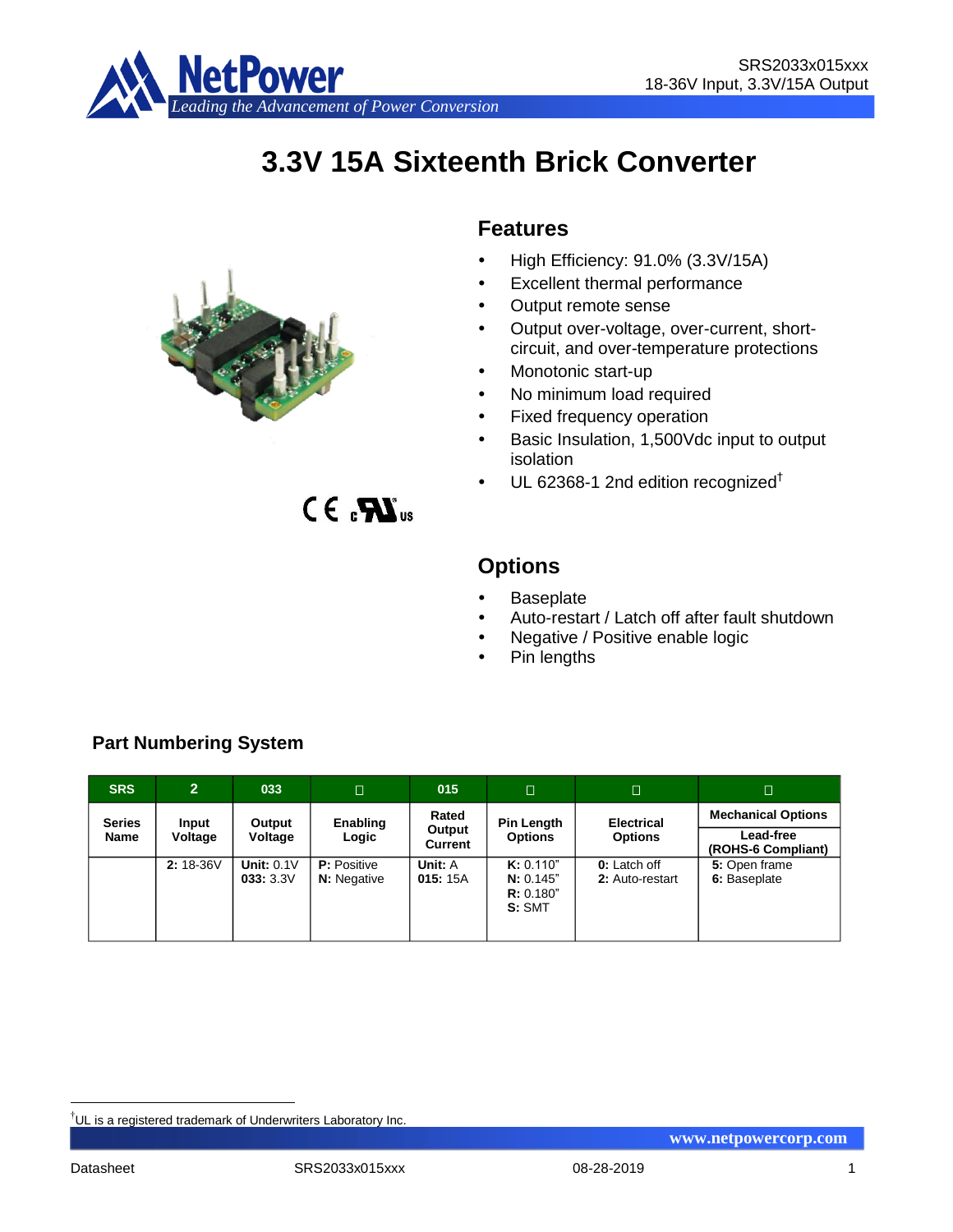

## **Absolute Maximum Rating**

Excessive stresses over these absolute maximum ratings can cause permanent damage to the converter. Operation should be limited to the conditions outlined under the Electrical Specification Section.

| <b>Parameter</b>                                                             | Min    | <b>Max</b> | Unit |
|------------------------------------------------------------------------------|--------|------------|------|
| Input Voltage (continuous)                                                   | $-0.5$ | 40         | Vdc  |
| Input Voltage (< 100ms, continuous operating)                                | -      | 50         | Vdc  |
| <b>Operating Ambient Temperature</b><br>(See Thermal Considerations section) | $-40$  | 85*        | °С   |
| <b>Storage Temperature</b>                                                   | -55    | 125        | °C.  |

*\*Derating curves provided in this datasheet end at 85ºC ambient temperature. Operation above 85ºC ambient temperature is allowed provided the temperatures of the key components or the baseplate do not exceed the limit stated in the Thermal Considerations section.*

## **Electrical Specifications**

These specifications are valid over the converter's full range of input voltage, resistive load, and temperature unless noted otherwise.

#### **Input Specifications**

| <b>Parameter</b>                                                                         | <b>Min</b> | <b>Typical</b> | <b>Max</b> | Unit |
|------------------------------------------------------------------------------------------|------------|----------------|------------|------|
| Input Voltage                                                                            | 18         | 24             | 36         | Vdc  |
| Input Current                                                                            |            |                | 4          | A    |
| Quiescent Input Current (typical Vin)                                                    |            | 100            | 120        | mA   |
| <b>Standby Input Current</b>                                                             |            | 4              | 6          | mA   |
| Input Reflected-ripple Current, peak-to-peak<br>(5 Hz to 20 MHz, 12 µH source impedance) |            | 10             |            | mA   |
| Input Turn-on Voltage Threshold                                                          | 16.5       | 17             | 18         |      |
| Input Turn-off Voltage Threshold                                                         | 15.5       | 16             | 17         |      |
| Input Voltage ON/OFF Control Hysteresis                                                  |            | 1.5            | າ          |      |

#### **Output Specifications**

| <b>Parameter</b>                                                                                                                                                                                  | <b>Min</b>  | <b>Typical</b>      | <b>Max</b> | Unit           |
|---------------------------------------------------------------------------------------------------------------------------------------------------------------------------------------------------|-------------|---------------------|------------|----------------|
| Output Voltage Set Point<br>(typical Vin; full load; $Ta = 25^{\circ}C$ )                                                                                                                         |             | 3.3                 |            | V              |
| Output Voltage Set Point Accuracy<br>(typical Vin; full load; $Ta = 25^{\circ}C$ )                                                                                                                | $-1.5$      |                     | $+1.5$     | %Vo            |
| Output Voltage Set Point Accuracy (over all conditions)                                                                                                                                           | -3          |                     | $+3$       | %Vo            |
| <b>Output Regulation:</b><br>Line Regulation (full range input voltage, 1/2 full load)<br>Load Regulation(full range load, typical Vin)<br>Temperature (Ta = -40 $^{\circ}$ C to 85 $^{\circ}$ C) |             | 0.05<br>0.05<br>0.1 | 0.2<br>0.2 | %Vo            |
| Output Ripple and Noise Voltage<br><b>RMS</b><br>Peak-to-peak (5 Hz to 20 MHz bandwidth, typical Vin)                                                                                             |             | 15<br>80            |            | mVrms<br>mVp-p |
| <b>Output Current</b>                                                                                                                                                                             | $\Omega$    |                     | 15         | A              |
| <b>Output Power</b>                                                                                                                                                                               | $\mathbf 0$ |                     | 49.5       | W              |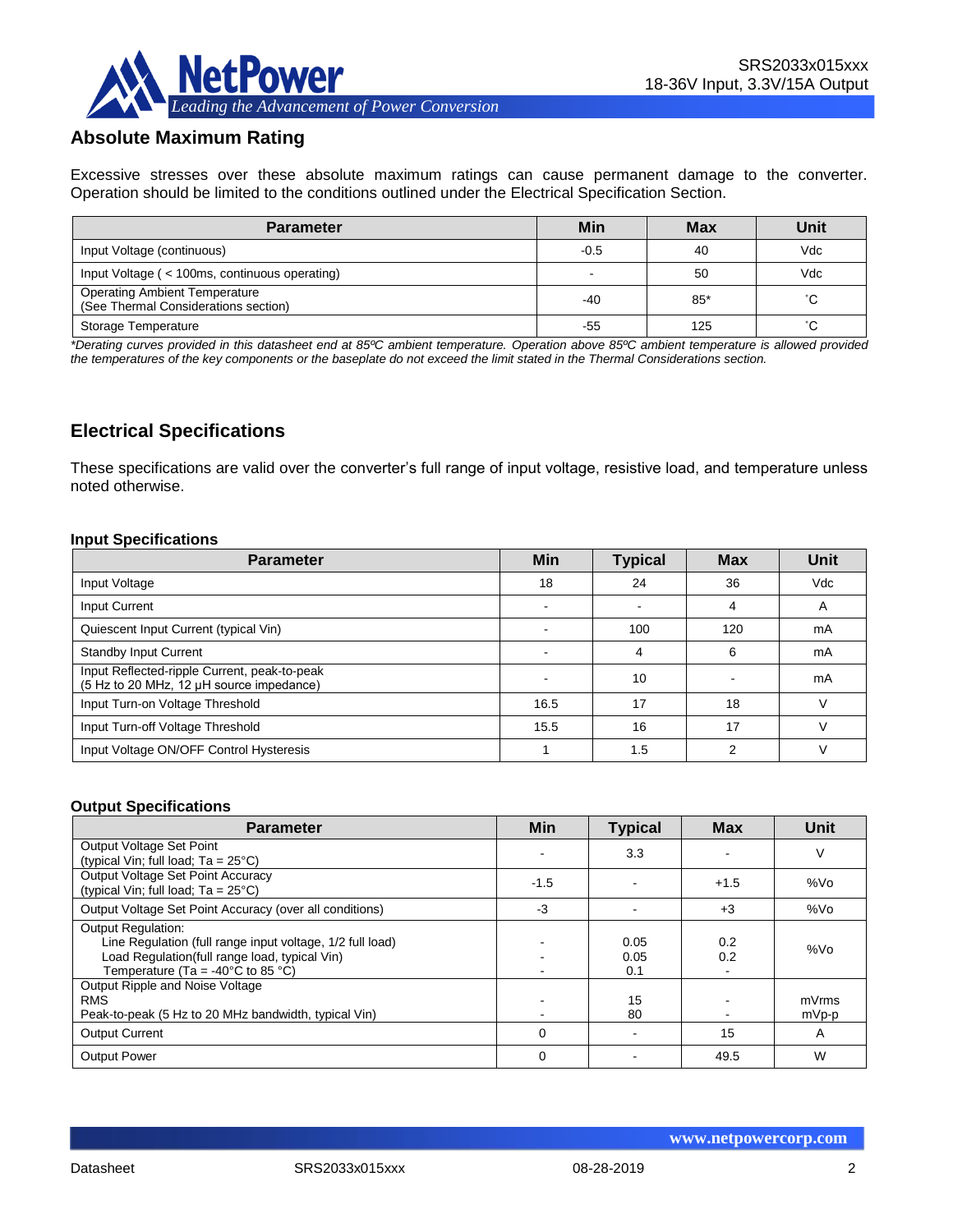

## **Output Specifications (Continued)**

| <b>Parameter</b>                                                                                                                                                                                                                                                         | <b>Min</b> | <b>Typical</b>  | <b>Max</b> | Unit             |
|--------------------------------------------------------------------------------------------------------------------------------------------------------------------------------------------------------------------------------------------------------------------------|------------|-----------------|------------|------------------|
| Efficiency<br>(typical Vin; full load; $Ta = 25^{\circ}C$ )                                                                                                                                                                                                              |            | 91.0            |            | $\%$             |
| <b>Output Ripple Frequency</b>                                                                                                                                                                                                                                           | 280        | 300             | 320        | kHz              |
| <b>External Load Capacitance</b>                                                                                                                                                                                                                                         |            |                 | 12,000     | μF               |
| Startup Delay, duration from enabling signal to Vo reaches 10% of its set<br>point.<br>(typical Vin; full load; $Ta = 25^{\circ}C$ )                                                                                                                                     |            | 3               |            | ms               |
| Startup Time, duration for Vo to rise from 10% of its set point to within its<br>regulation band.<br>(typical Vin; full load; $Ta = 25^{\circ}C$ )                                                                                                                       |            | 3               |            | ms               |
| Output Over Current Protection Set Point (full load)                                                                                                                                                                                                                     | 103        | 120             | 140        | $\%$             |
| Output Over Voltage Protection Set Point (typical Vo)                                                                                                                                                                                                                    | 115        | 125             | 135        | $\%$             |
| Output Trim Range in % of typical Vo                                                                                                                                                                                                                                     | 80         |                 | 110        | $\%$             |
| Output Remote Sense Range                                                                                                                                                                                                                                                |            |                 | 0.5        | $\vee$           |
| <b>Dynamic Response</b><br>(typical Vin; Ta = $25^{\circ}$ C; load transient 0.1A/ $\mu$ s)<br>Load steps from 50% to 75% of full load:<br>Peak deviation<br>Settling time (within 10% band of Vo deviation)<br>Load step from 75% to 50% of full load<br>Peak deviation |            | 10<br>250<br>10 |            | %Vo<br>μs<br>%Vo |
| Settling time (within 10% band of Vo deviation)                                                                                                                                                                                                                          |            | 250             |            | μs               |

#### **General Specifications**

| <b>Parameter</b>                                                                                                | Min | <b>Typical</b> | <b>Max</b> | <b>Unit</b>  |
|-----------------------------------------------------------------------------------------------------------------|-----|----------------|------------|--------------|
| Remote Enable                                                                                                   |     |                |            |              |
| Logic Low:                                                                                                      |     |                |            |              |
| $ION/OFF = 1.0mA$                                                                                               | 0   |                | 1.2        |              |
| $VON/OFF = 0.0V$                                                                                                |     |                | 1.0        | mA           |
| Logic High:                                                                                                     |     |                |            |              |
| $ION/OFF = 0.0UA$                                                                                               | 3.5 |                | 15         |              |
| Leakage Current                                                                                                 | ۰   | $\blacksquare$ | 50         | μA           |
| <b>Isolation Capacitance</b>                                                                                    |     | 1,200          |            | pF           |
| <b>Insulation Resistance</b>                                                                                    | 10  |                |            | $M\Omega$    |
| Calculated MTBF (Telecordia SR-332, 2011, Issue 3), full load, 40°C,<br>60% upper confidence level, typical Vin |     | 11.1           |            | $10^6$ -hour |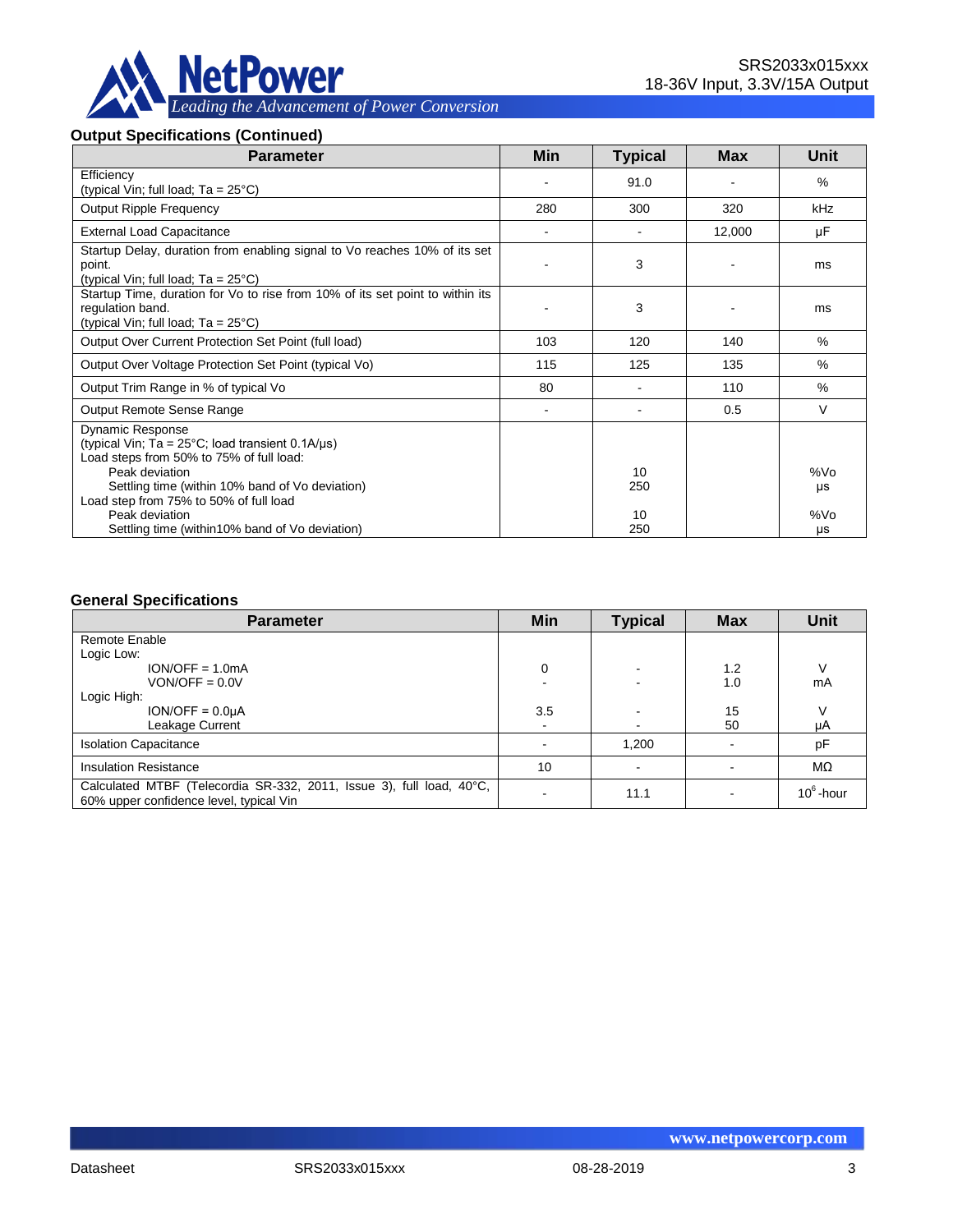

## **Characteristic Curves**



**Time – t (200μs/div) Figure 5.** Transient Load Response (typical Vin, load current steps from 75% to 50% at a slew rate  $0.1A/\mu s$ 

**Time – t (200μs/div) Figure 6.** Transient Load Response (typical Vin, load current steps from 50% to 75% at a slew rate  $0.1A/\mu s$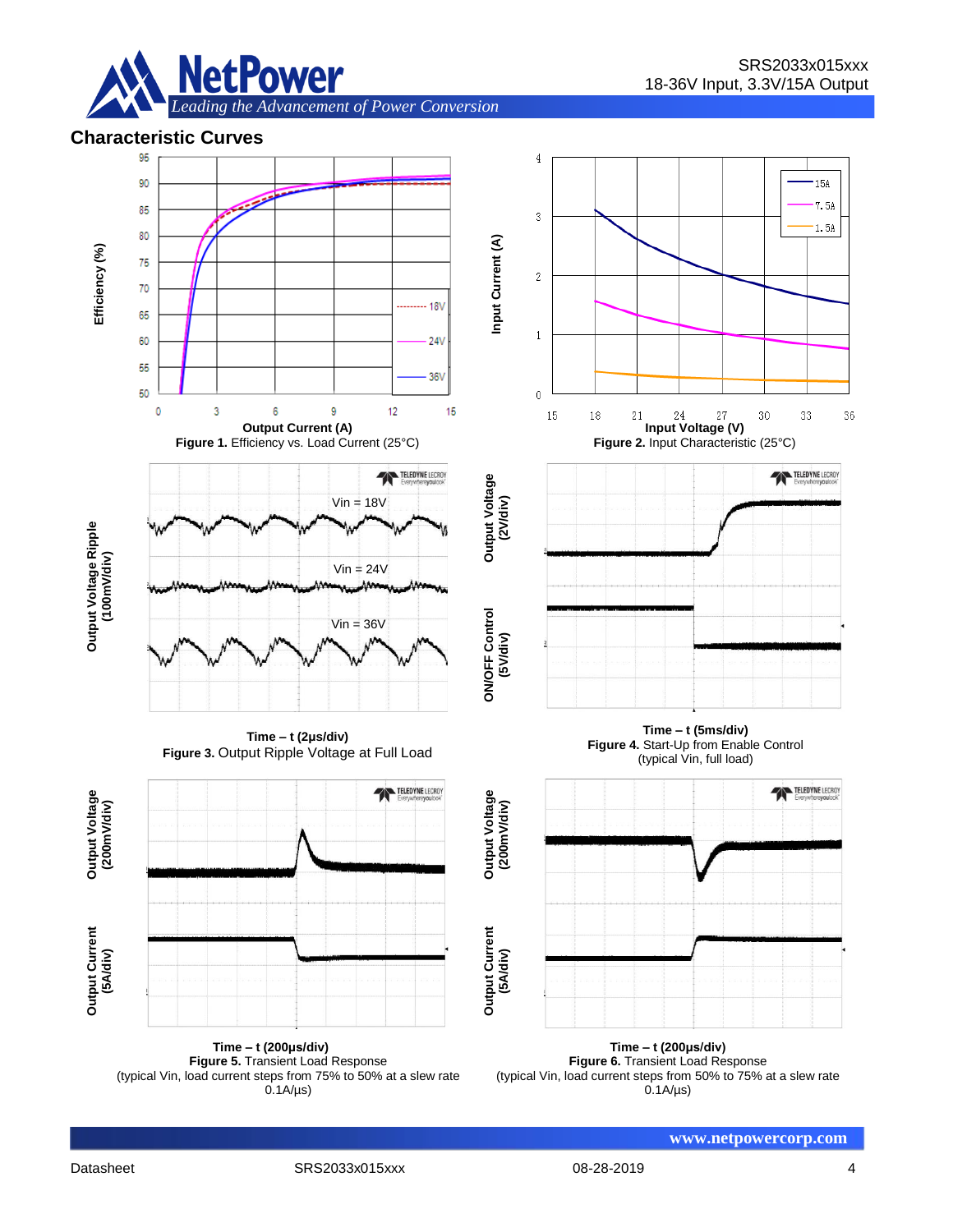





**Figure 8.** Thermal Image for Airflow Direction 3 (15A output, 55°C ambient, 200 LFM, typical Vin, open frame, unit soldered onto a fixture board)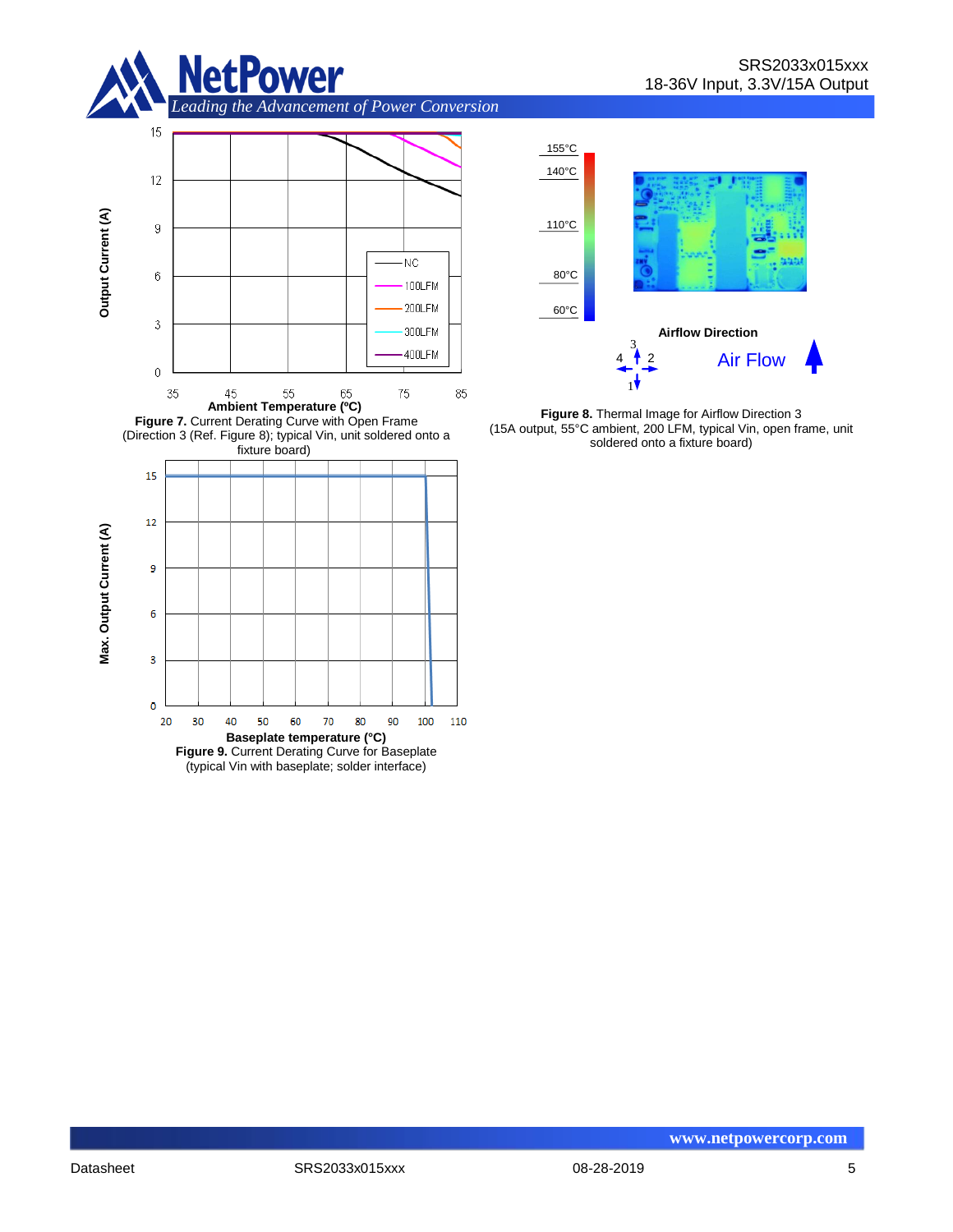

## **Feature Descriptions**

#### **Remote ON/OFF**

The converter can be turned on and off by changing the voltage between the ON/OFF pin and Vin(-). The SRS2 Series of converters are available with factory selectable positive logic and negative logic.

For the negative control logic, the converter is ON when the ON/OFF pin is at a logic low level and OFF when the ON/OFF pin is at a logic high level. For the positive control logic, the converter is ON when the ON/OFF pin is at a logic high level and OFF when the ON/OFF pin is at a logic low level.

With the internal pull-up circuitry, a simple external switch between the ON/OFF pin and Vin(-) can control the converter. A few example circuits for controlling the ON/OFF pin are shown in Figures 10, 11 and 12.

The logic low level is from 0V to 1.2V and the maximum switch current during logic low is 1mA. The external switch must be capable of maintaining a logic-low level while sinking up to this current. The maximum voltage at the ON/OFF pin generated by the converter internal circuitry is less than 15V. The maximum allowable leakage current is 50μA.



**Figure 10.** Opto Coupler Enable Circuit







**Figure 12.** Direct Logic Drive

#### **Remote SENSE**

The remote SENSE pins are used to sense the voltage at the load point to accurately regulate the load voltage and eliminate the impact of the voltage drop in the power distribution path.

SENSE (+) and SENSE (-) pins should be connected between the points where voltage regulation is desired. The voltage between the SENSE pins and the output pins must not exceed the smaller of 0.5V or 10% of typical output voltage.

[Vout (+) - Vout (-)] - [SENSE (+) - SENSE (-)] <MIN {0.5V, 10%Vo}

When remote sense is not used, the SENSE pins should be connected to their corresponding output pins. If the SENSE pins are left floating, the converter will deliver an output voltage slightly higher than its specified typical output voltage. Since the OVP (output over-voltage protection) circuit senses the voltage across the output pins, the total voltage rise should not exceed the minimum OVP set point given in the Specifications table.

#### **Output Voltage Adjustment (Trim)**

The trim pin allows the user to adjust the output voltage set point. To increase the output voltage, an external resistor is connected between the TRIM pin and SENSE(+). To decrease the output voltage, an external resistor is connected between the TRIM pin and SENSE(-). The output voltage trim range is 80% to 110% of the specified typical output voltage. ON/OFF<br>
Specified typical courbut over-voltage<br>
voltage across the<br>
should not exceed in the Specifications<br>
Finable Circuit<br>
The trim pin allow<br>
voltage Ad<br>
The trim pin allow<br>
voltage set point. T<br>
external resistor is<br>

The circuit configuration for trim down operation is shown in Figure 13. To decrease the output voltage. the value of the external resistor should be

$$
Rdown = (\frac{511}{\Delta} - 10.22)(k\Omega)
$$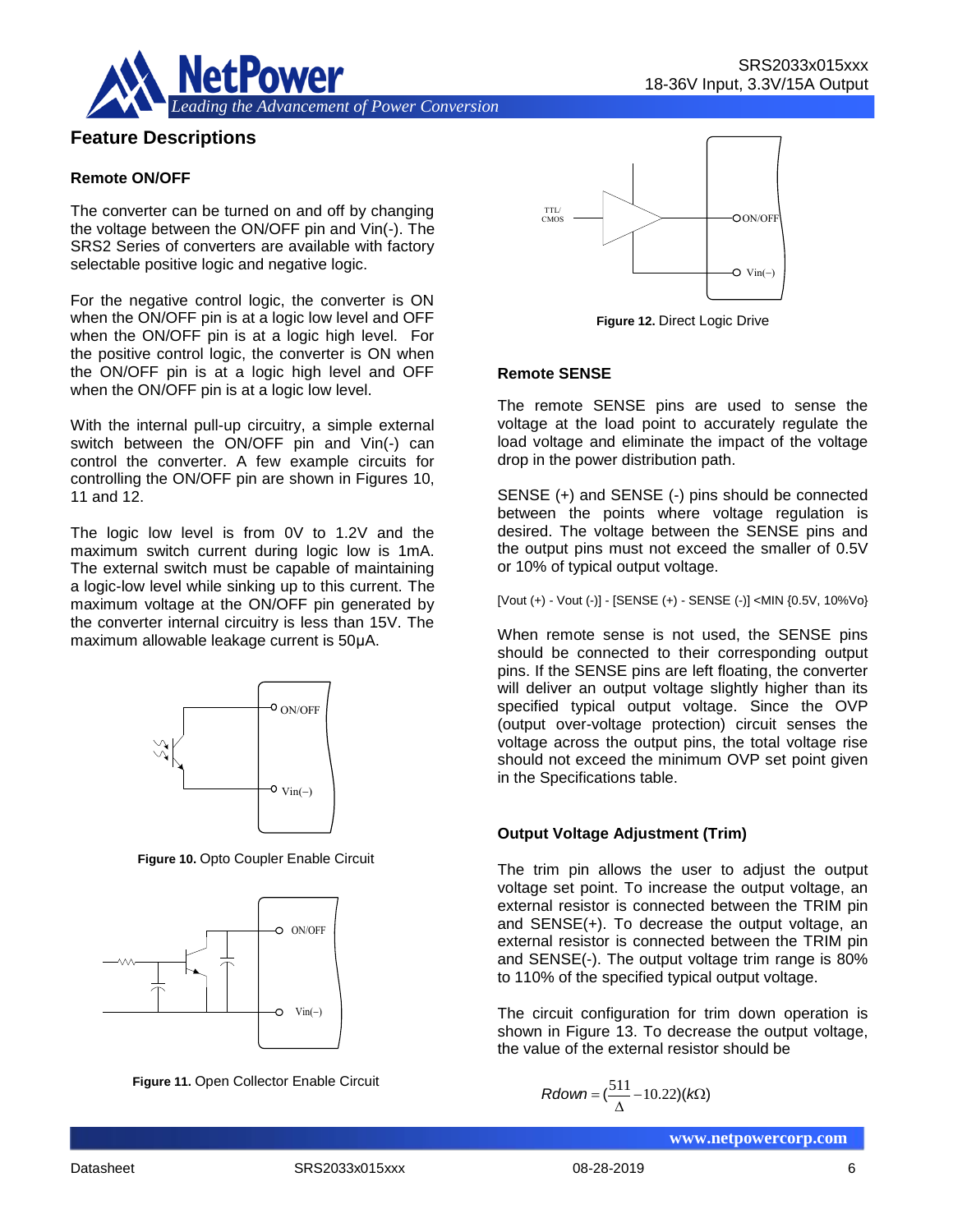



**Where** 

$$
\Delta = (\frac{|Vnom - Vadj|}{Vnom}) \times 100
$$

And

V*nom* = Typical Output Voltage V*adj* = Adjusted Output Voltage

The circuit configuration for trim up operation is shown in Figure 14. To increase the output voltage, the value of the resistor should be

$$
Rup = \left(\frac{5.11 V o (100 + \Delta)}{0.6 \Delta} - \frac{511}{\Delta} - 10.22\right) (k\Omega)
$$

**Where** 

V*o* = Typical Output Voltage

As the output voltage at the converter output terminals are higher than the specified typical level when using the trim up and/or remote sense functions, it is important to make sure that the output power does not exceed the maximum power rating given in the Specifications table.



**Figure 13.**Circuit to Decrease Output Voltage



**Figure 14.**Circuit to Increase Output Voltage

#### **Input Under-Voltage Lockout**

This feature prevents the converter from turning on until the input voltage reaches 17 V typical, and shuts down the converter if the input voltage falls below 16V typical. The 1V hysteresis prevents oscillations.

#### **Output Over-Current Protection (OCP)**

This converter can be ordered in either latch-off or auto-restart version upon OCP, OVP, and OTP.

With the latch-off version, the converter will latch off when the load current exceeds the limit. The converter can be restarted by toggling the ON/OFF switch or recycling the input voltage.

With the auto-restart version, the converter will operate in a hiccup mode (repeatedly try to restart) until the cause of the over-current condition is cleared.

#### **Output Over-Voltage Protection (OVP)**

With the latch-off version, the converter will latch off when the output voltage exceeds the limit. The converter can be restarted by toggling the ON/OFF switch or recycling the input voltage.

With the auto-restart version, the converter will operate in a hiccup mode (repeatedly try to restart) until the cause of the over-voltage condition is cleared.

#### **Over Temperature Protection (OTP)**

With the latch-off version, the converter will shut down and latch off if an over-temperature condition is detected. The converter has a temperature sensor located at a carefully selected position, which represents the thermal condition of key components of the converter. The thermal shutdown circuit is designed to turn the converter off when the temperature at the sensor reaches 120°C. The module can be restarted by toggling the ON/OFF switch or recycling the input voltage.

With the auto-restart version, the converter will resume operation after the converter cools down.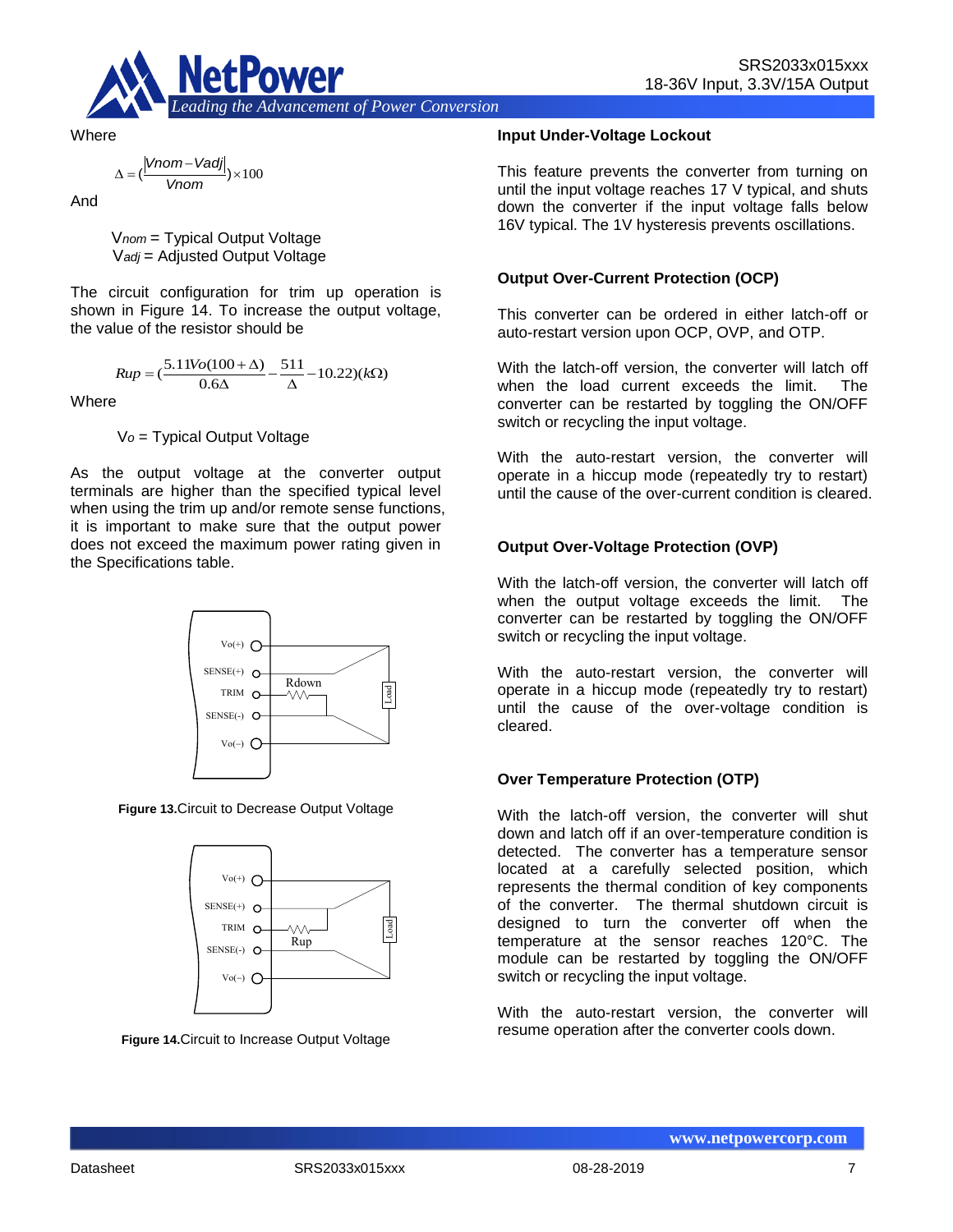

## **Design Considerations**

As with any DC/DC converter, the stability of the SRS2 converters may be compromised if the source impedance is too high or inductive. It's desirable to keep the input source ac-impedance as low as possible. Although the converters are designed to be stable without adding external input capacitors for typical source impedance, it is recommended to add 100  $\mu$ F low ESR electrolytic capacitors at the input of the converter for each 100W output power, which reduces the potential negative impact of the source impedance on the converter stability. These electrolytic capacitors should have sufficient RMS current rating over the operating temperature range.

The converter is designed to be stable without additional output capacitors. To further reduce the output voltage ripple or improve the transient response, additional output capacitors are often used in applications. When additional output capacitors are used, a combination of ceramic capacitors and tantalum/polymer capacitors shall be used to provide good filtering while assuring the stability of the converter.

## **Safety Considerations**

The SRS2 Series of converters is designed in accordance with EN 62368 Safety of Information Technology Equipment Including Electrical Equipment. The converters are recognized by UL in both USA and Canada to meet the requirements in UL 62368, Safety of Information Technology Equipment and applicable Canadian Safety Requirement, and ULc 62368. Flammability ratings of the PWB and plastic components in the converter meet 94V-0.

To protect the converter and the system, an input line fuse is highly recommended on the un-grounded input end.

## **Thermal Considerations**

The SRS2 Series of converters can operate in various thermal environments. Due to the high efficiency and optimal heat distribution, these converters exhibit excellent thermal performance.

The maximum allowable output power of any power

converter is usually determined by the electrical design and the maximum operating temperature of its components. The SRS2 Series of converters have been tested comprehensively under various conditions to generate the derating curves with the consideration for long term reliability.

The thermal derating curves are highly influenced by the test conditions. One of the critical variables is the interface method between the converter and the test fixture board. There is no standard method in the industry for the derating tests. Some suppliers use sockets to plug in the converter, while others solder the converter into the fixture board. It should be noted that these two methods produce significantly different results for a given converter. When the converter is soldered into the fixture board, the thermal performance of the converter is significantly improved compared to using sockets due to the reduction of the contact loss and the thermal impedance from the pins to the fixture board. Other factors affecting the results include the board spacing, construction (especially copper weight, holes and openings) of the fixture board and the spacing board, temperature measurement method and ambient<br>temperature measurement point. The thermal temperature measurement point. derating curves in this datasheet are obtained using a PWB fixture board and a PWB spacing board with no opening, a board-to-board spacing of 1", and the converter is soldered to the test board with thermal relieves.

Note that the natural convection condition was measured at 0.05 m/s to 0.15 m/s (10ft./min. to 30 ft./min.

#### **Heat Transfer without a Baseplate**

With single-board DC/DC converter designs, convection heat transfer is the primary cooling means for converters without a baseplate. Therefore, airflow speed should be checked carefully for the intended operating environment. Increasing the airflow over the converter enhances the heat transfer via convection.

Figure 15 shows a recommended temperature monitoring point for open frame modules. For reliable operation, the temperature at this location should not continuously exceed 120 °C.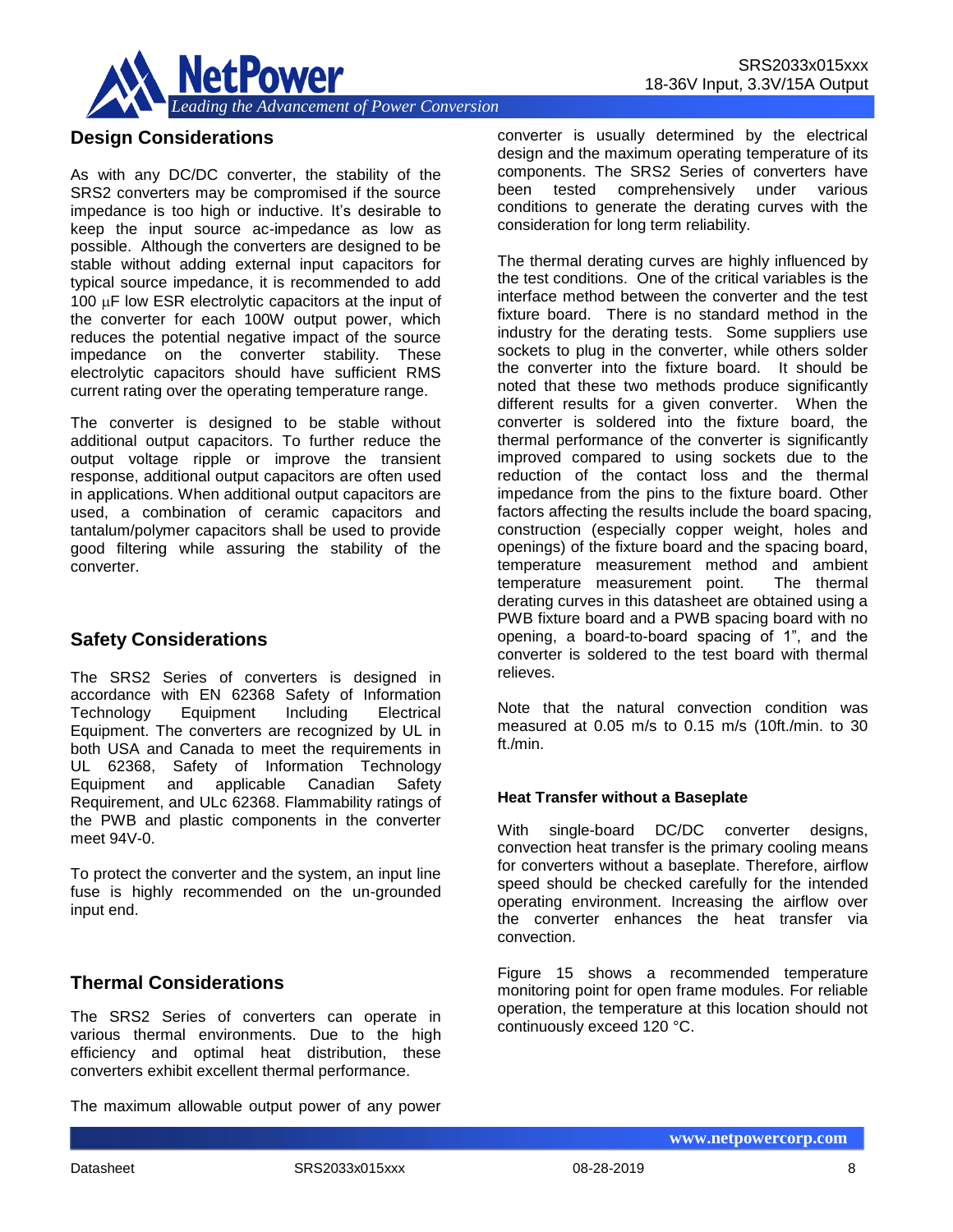



**Figure 15.** Temperature Monitoring Locations

#### **Heat Transfer with a Baseplate**

The SRS2 Series of converters has the option of using a baseplate for enhanced thermal performance.

The typical height of the converter with the baseplate option is 0.50''. The use of an additional heatsink or cold-plate can further improve the thermal performance of the converter.

For reliable operation, the baseplate temperature should not continuously exceed 100 °C

## **EMC Considerations**

The EMC performance of the converter is related to the layout and filtering design of the customer board. Careful layout and adequate filtering around the converter are important to confine noise generated by the switching actions in the converter and to optimize system EMC performance.